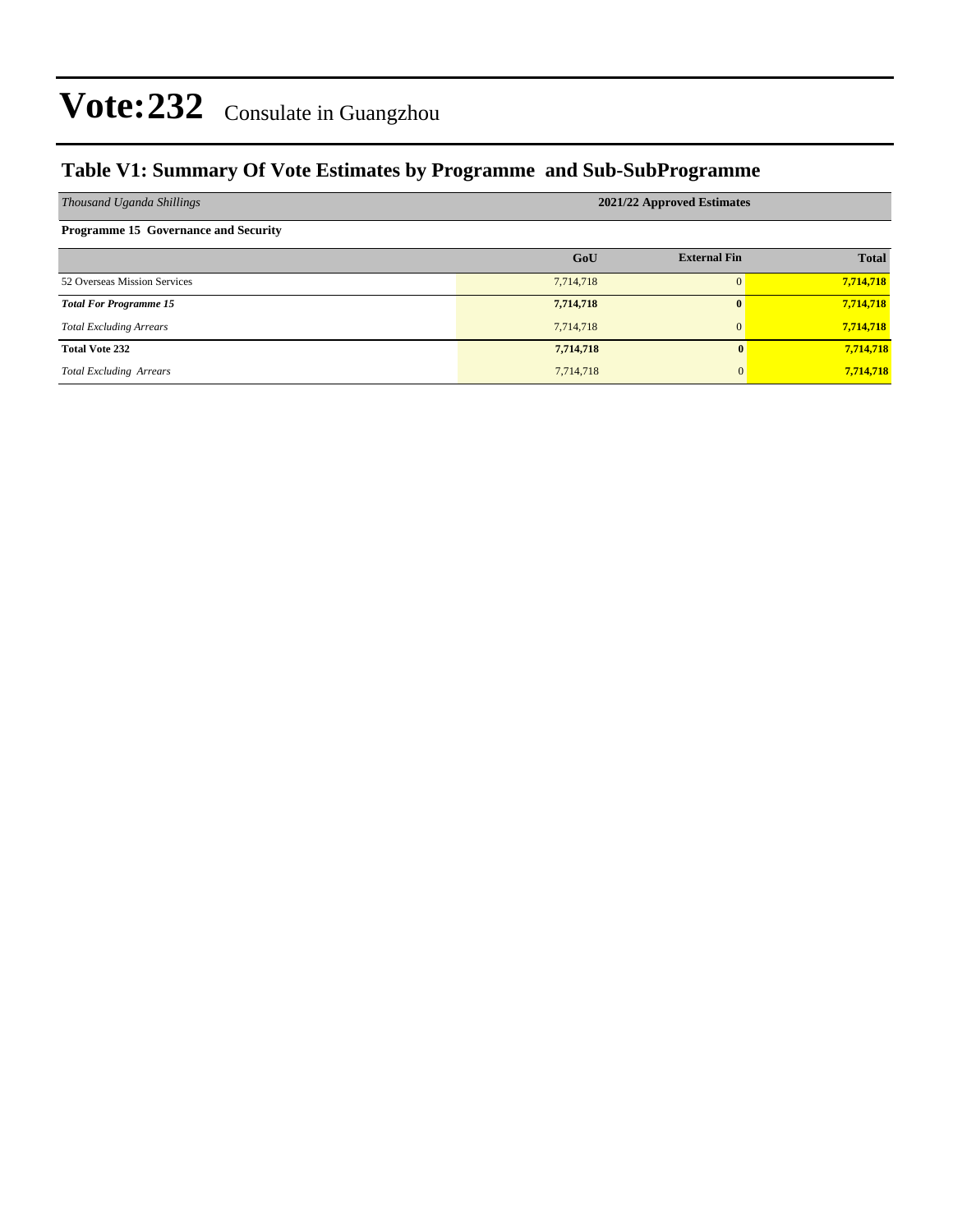### **Table V2: Summary Of Vote Estimates by Sub-SubProgramme,Department and Project**

| Thousand Uganda Shillings                                                 | 2020/21 Approved Budget<br>2021/22 Approved Estimates |                     |                  |              |             |                               |              |
|---------------------------------------------------------------------------|-------------------------------------------------------|---------------------|------------------|--------------|-------------|-------------------------------|--------------|
| <b>Sub-SubProgramme 52 Overseas Mission Services</b>                      |                                                       |                     |                  |              |             |                               |              |
| <b>Recurrent Budget Estimates</b>                                         | <b>Wage</b>                                           | <b>Non-Wage</b>     | <b>AIA</b>       | <b>Total</b> | <b>Wage</b> | Non-Wage                      | <b>Total</b> |
| 01 Consulate Guangzhou                                                    | 419,124                                               | 4,125,594           | $\mathbf{0}$     | 4,544,718    | 419,124     | 4,125,594                     | 4,544,718    |
| <b>Total Recurrent Budget Estimates for Sub-</b><br><b>SubProgramme</b>   | 419,124                                               | 4,125,594           | $\bf{0}$         | 4,544,718    | 419,124     | 4,125,594                     | 4,544,718    |
| Development Budget Estimates                                              | <b>GoU Dev't</b>                                      | <b>External Fin</b> | <b>AIA</b>       | <b>Total</b> |             | <b>GoU Dev't External Fin</b> | <b>Total</b> |
| 1710 Retooling of Uganda Mission in Guangzhou                             | $\Omega$                                              | $\Omega$            | $\mathbf{0}$     | $\bf{0}$     | 3,170,000   | $\overline{0}$                | 3,170,000    |
| <b>Total Development Budget Estimates for Sub-</b><br><b>SubProgramme</b> | $\mathbf{0}$                                          | $\mathbf{0}$        | $\bf{0}$         | $\bf{0}$     | 3,170,000   | $\bf{0}$                      | 3,170,000    |
|                                                                           | G <sub>0</sub> U                                      | <b>External Fin</b> | <b>AIA</b>       | <b>Total</b> | GoU         | <b>External Fin</b>           | <b>Total</b> |
| <b>Total For Sub-SubProgramme 52</b>                                      | 4,544,718                                             | $\mathbf{0}$        | $\bf{0}$         | 4,544,718    | 7,714,718   | $\bf{0}$                      | 7,714,718    |
| <b>Total Excluding Arrears</b>                                            | 4,544,718                                             | $\mathbf{0}$        | $\boldsymbol{0}$ | 4,544,718    | 7,714,718   | $\mathbf{0}$                  | 7,714,718    |
| <b>Total Vote 232</b>                                                     | 4,544,718                                             | $\mathbf{0}$        | 0                | 4,544,718    | 7,714,718   | $\mathbf{0}$                  | 7,714,718    |
| <b>Total Excluding Arrears</b>                                            | 4,544,718                                             | $\mathbf{0}$        | $\mathbf{0}$     | 4,544,718    | 7,714,718   | $\overline{0}$                | 7,714,718    |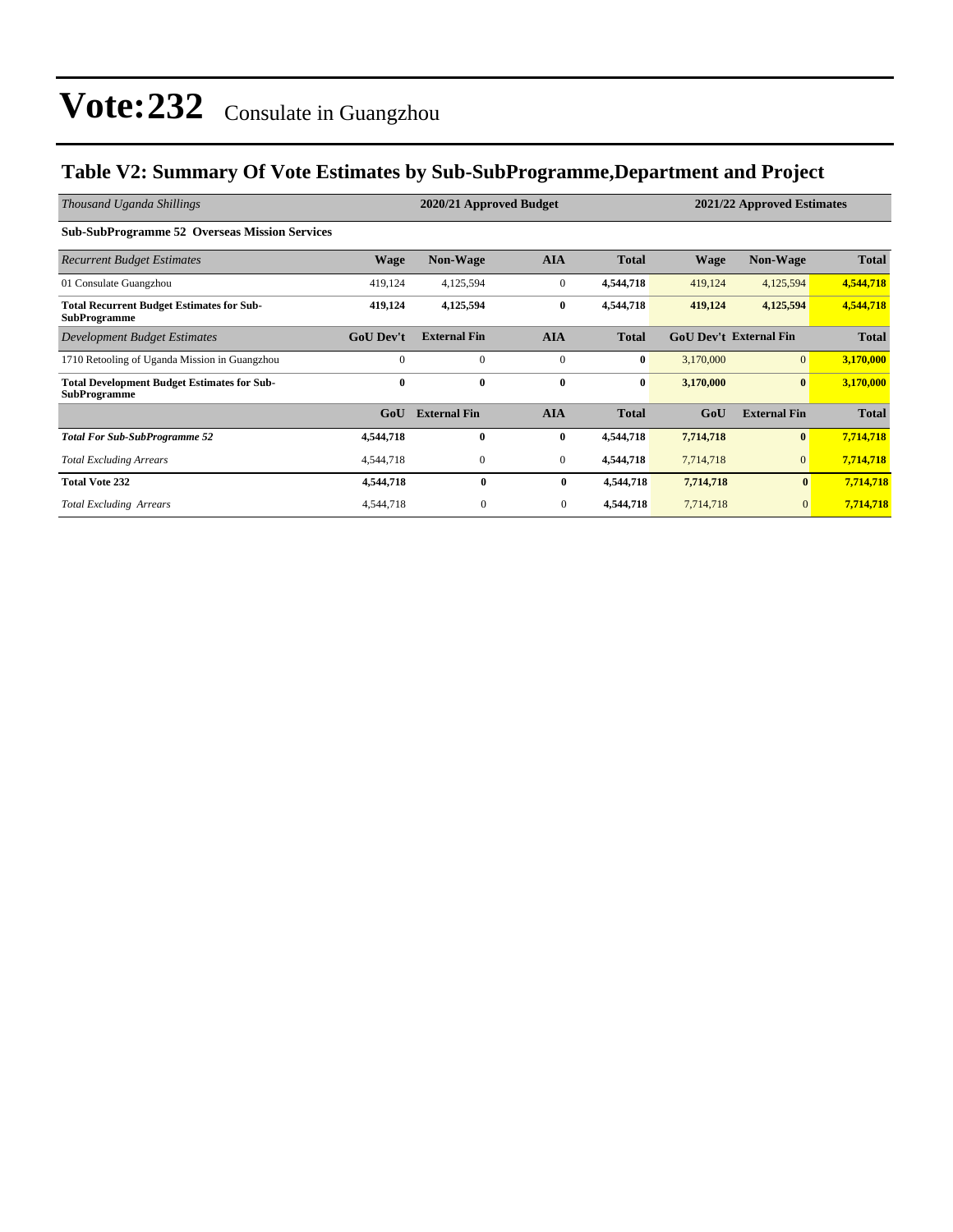## **Table V3: Summary Vote Estimates by Item**

| Thousand Uganda Shillings                                   | 2020/21 Approved Budget |                     |                  |              | 2021/22 Approved Estimates |                     |              |  |
|-------------------------------------------------------------|-------------------------|---------------------|------------------|--------------|----------------------------|---------------------|--------------|--|
|                                                             | GoU                     | <b>External Fin</b> | AIA              | <b>Total</b> | GoU                        | <b>External Fin</b> | <b>Total</b> |  |
| <b>Employees, Goods and Services (Outputs Provided)</b>     | 4,544,718               | $\bf{0}$            | $\bf{0}$         | 4,544,718    | 4,544,718                  | $\pmb{0}$           | 4,544,718    |  |
| 211103 Allowances (Inc. Casuals, Temporary)                 | 1,128,352               | $\bf{0}$            | $\bf{0}$         | 1,128,352    | 1,128,352                  | $\bf{0}$            | 1,128,352    |  |
| 211105 Missions staff salaries                              | 419,124                 | $\bf{0}$            | $\bf{0}$         | 419,124      | 419,124                    | $\bf{0}$            | 419,124      |  |
| 213001 Medical expenses (To employees)                      | 372,897                 | $\bf{0}$            | $\bf{0}$         | 372,897      | 367,897                    | $\bf{0}$            | 367,897      |  |
| 221001 Advertising and Public Relations                     | 11,000                  | $\bf{0}$            | $\bf{0}$         | 11,000       | 11,000                     | $\bf{0}$            | 11,000       |  |
| 221002 Workshops and Seminars                               | 182,000                 | $\bf{0}$            | $\bf{0}$         | 182,000      | 187,000                    | $\bf{0}$            | 187,000      |  |
| 221005 Hire of Venue (chairs, projector, etc)               | 60,000                  | $\bf{0}$            | $\bf{0}$         | 60,000       | 60,000                     | $\bf{0}$            | 60,000       |  |
| 221007 Books, Periodicals & Newspapers                      | 4,000                   | $\bf{0}$            | $\bf{0}$         | 4,000        | 4,000                      | $\bf{0}$            | 4,000        |  |
| 221008 Computer supplies and Information Technology<br>(TT) | 4,000                   | $\bf{0}$            | $\bf{0}$         | 4,000        | 4,000                      | $\bf{0}$            | 4,000        |  |
| 221009 Welfare and Entertainment                            | 206,200                 | $\bf{0}$            | $\bf{0}$         | 206,200      | 206,200                    | $\bf{0}$            | 206,200      |  |
| 221011 Printing, Stationery, Photocopying and Binding       | 23,000                  | $\bf{0}$            | $\pmb{0}$        | 23,000       | 23,000                     | $\bf{0}$            | 23,000       |  |
| 221012 Small Office Equipment                               | 5,000                   | $\bf{0}$            | $\bf{0}$         | 5,000        | 5,000                      | $\bf{0}$            | 5,000        |  |
| 221017 Subscriptions                                        | 2,000                   | $\bf{0}$            | $\bf{0}$         | 2,000        | 2,000                      | $\bf{0}$            | 2,000        |  |
| 222001 Telecommunications                                   | 96,000                  | $\bf{0}$            | $\pmb{0}$        | 96,000       | 96,000                     | $\bf{0}$            | 96,000       |  |
| 222002 Postage and Courier                                  | 8,000                   | $\bf{0}$            | $\bf{0}$         | 8,000        | 8,000                      | $\bf{0}$            | 8,000        |  |
| 223001 Property Expenses                                    | 4,000                   | $\bf{0}$            | $\bf{0}$         | 4,000        | 4,000                      | $\bf{0}$            | 4,000        |  |
| 223003 Rent – (Produced Assets) to private entities         | 1,196,797               | $\bf{0}$            | $\bf{0}$         | 1,196,797    | 1,196,797                  | $\bf{0}$            | 1,196,797    |  |
| 223005 Electricity                                          | 7,000                   | $\bf{0}$            | $\pmb{0}$        | 7,000        | 7,000                      | $\bf{0}$            | 7,000        |  |
| 223006 Water                                                | 5,000                   | $\bf{0}$            | $\bf{0}$         | 5,000        | 5,000                      | $\bf{0}$            | 5,000        |  |
| 223007 Other Utilities- (fuel, gas, firewood, charcoal)     | 5,000                   | $\bf{0}$            | $\bf{0}$         | 5,000        | 5,000                      | $\bf{0}$            | 5,000        |  |
| 225002 Consultancy Services-Long-term                       | 24,298                  | $\bf{0}$            | $\bf{0}$         | 24,298       | 14,298                     | $\bf{0}$            | 14,298       |  |
| 226001 Insurances                                           | 14,000                  | $\bf{0}$            | $\bf{0}$         | 14,000       | 14,000                     | $\bf{0}$            | 14,000       |  |
| 227001 Travel inland                                        | 280,000                 | $\bf{0}$            | $\bf{0}$         | 280,000      | 280,000                    | $\bf{0}$            | 280,000      |  |
| 227002 Travel abroad                                        | 385,328                 | $\bf{0}$            | $\bf{0}$         | 385,328      | 346,328                    | $\bf{0}$            | 346,328      |  |
| 227003 Carriage, Haulage, Freight and transport hire        | 49,000                  | $\bf{0}$            | $\bf{0}$         | 49,000       | 98,000                     | $\bf{0}$            | 98,000       |  |
| 227004 Fuel, Lubricants and Oils                            | 23,884                  | $\pmb{0}$           | $\bf{0}$         | 23,884       | 23,884                     | $\bf{0}$            | 23,884       |  |
| 228002 Maintenance - Vehicles                               | 24,838                  | $\bf{0}$            | $\bf{0}$         | 24,838       | 24,838                     | $\bf{0}$            | 24,838       |  |
| 228004 Maintenance - Other                                  | 4,000                   | $\bf{0}$            | $\bf{0}$         | 4,000        | 4,000                      | $\bf{0}$            | 4,000        |  |
| <b>Investment</b> (Capital Purchases)                       | $\bf{0}$                | $\bf{0}$            | $\bf{0}$         | $\bf{0}$     | 3,170,000                  | $\boldsymbol{0}$    | 3,170,000    |  |
| 312101 Non-Residential Buildings                            | 0                       | $\pmb{0}$           | $\bf{0}$         | 0            | 3,000,000                  | $\bf{0}$            | 3,000,000    |  |
| 312201 Transport Equipment                                  | 0                       | $\bf{0}$            | $\bf{0}$         | 0            | 170,000                    | $\bf{0}$            | 170,000      |  |
| <b>Grand Total Vote 232</b>                                 | 4,544,718               | $\bf{0}$            | $\bf{0}$         | 4,544,718    | 7,714,718                  | $\bf{0}$            | 7,714,718    |  |
| <b>Total Excluding Arrears</b>                              | 4,544,718               | $\boldsymbol{0}$    | $\boldsymbol{0}$ | 4,544,718    | 7,714,718                  | $\mathbf{0}$        | 7,714,718    |  |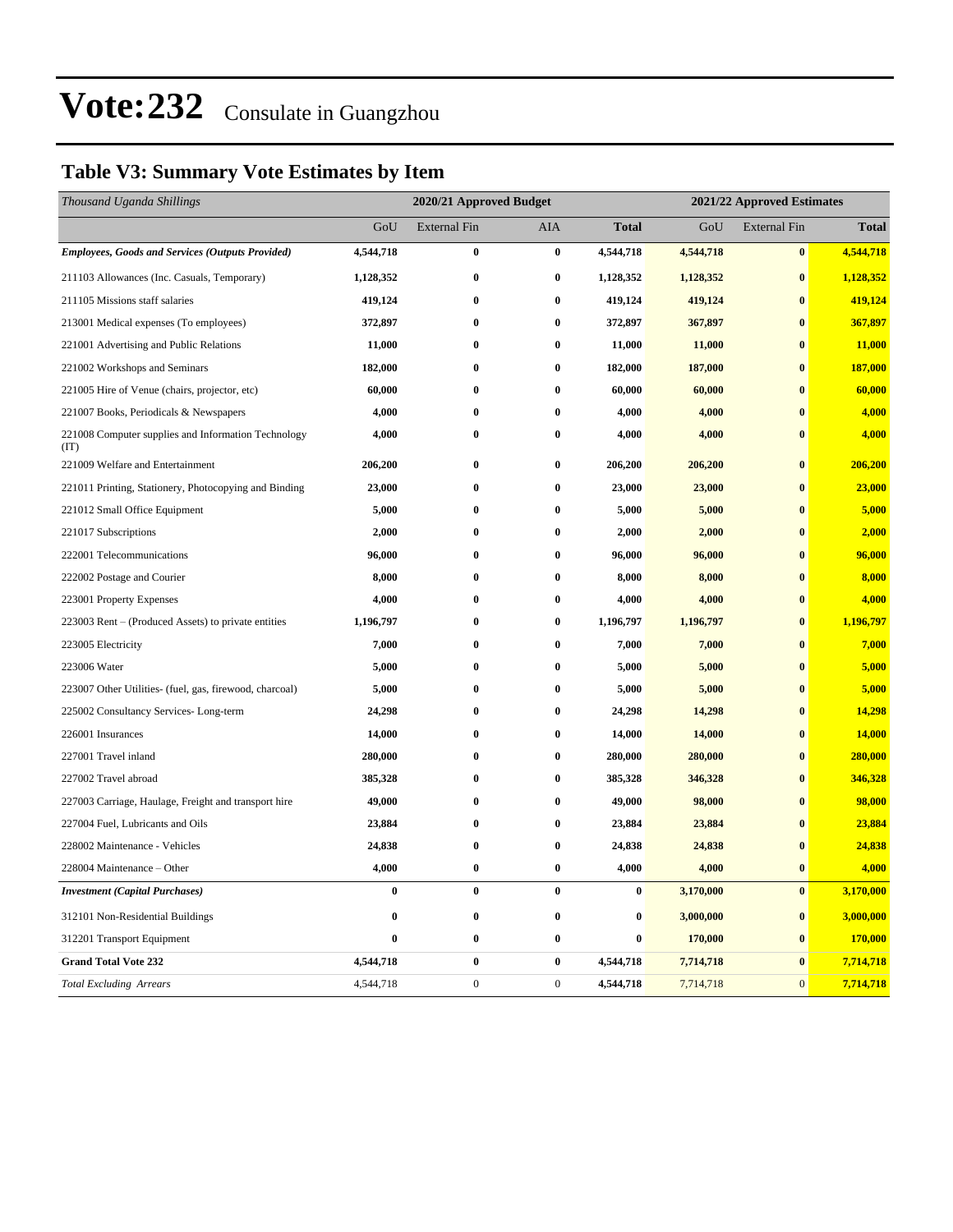### **Table V4: Detailed Estimates by Sub-SubProgramme, Department,Project and Budget Output and Item**

#### *Sub-SubProgrammme 52 Overseas Mission Services*

*Recurrent Budget Estimates*

#### **Department 01 Consulate Guangzhou**

| Thousand Uganda Shillings                                | 2020/21 Approved Budget |                  |                  | 2021/22 Approved Estimates |                  |              |              |
|----------------------------------------------------------|-------------------------|------------------|------------------|----------------------------|------------------|--------------|--------------|
| <b>Outputs Provided</b>                                  | Wage                    | Non Wage         | AIA              | <b>Total</b>               | Wage             | Non Wage     | <b>Total</b> |
| <b>Budget Output 165201 Cooperation frameworks</b>       |                         |                  |                  |                            |                  |              |              |
| 211103 Allowances (Inc. Casuals, Temporary)              | $\boldsymbol{0}$        | 514,176          | $\overline{0}$   | 514,176                    | $\mathbf{0}$     | 514,176      | 514,176      |
| 211105 Missions staff salaries                           | 419,124                 | $\boldsymbol{0}$ | $\mathbf{0}$     | 419,124                    | 419,124          | $\mathbf{0}$ | 419,124      |
| 213001 Medical expenses (To employees)                   | $\boldsymbol{0}$        | 186,448          | $\mathbf{0}$     | 186,448                    | $\mathbf{0}$     | 181,448      | 181,448      |
| 221001 Advertising and Public Relations                  | $\boldsymbol{0}$        | 5,500            | $\boldsymbol{0}$ | 5,500                      | $\mathbf{0}$     | 5,500        | 5,500        |
| 221002 Workshops and Seminars                            | $\boldsymbol{0}$        | 51,000           | $\boldsymbol{0}$ | 51,000                     | $\mathbf{0}$     | 51,000       | 51,000       |
| 221005 Hire of Venue (chairs, projector, etc)            | $\boldsymbol{0}$        | 26,800           | $\overline{0}$   | 26,800                     | $\mathbf{0}$     | 26,800       | 26,800       |
| 221007 Books, Periodicals & Newspapers                   | $\boldsymbol{0}$        | 1,680            | $\overline{0}$   | 1,680                      | $\mathbf{0}$     | 1,680        | 1,680        |
| 221008 Computer supplies and Information Technology (IT) | $\boldsymbol{0}$        | 1,680            | $\mathbf{0}$     | 1,680                      | $\mathbf{0}$     | 1,680        | 1,680        |
| 221009 Welfare and Entertainment                         | $\boldsymbol{0}$        | 78,540           | $\boldsymbol{0}$ | 78,540                     | $\mathbf{0}$     | 78,540       | 78,540       |
| 221011 Printing, Stationery, Photocopying and Binding    | $\boldsymbol{0}$        | 5,360            | $\boldsymbol{0}$ | 5,360                      | $\mathbf{0}$     | 5,360        | 5,360        |
| 221012 Small Office Equipment                            | $\boldsymbol{0}$        | 2,300            | $\overline{0}$   | 2,300                      | $\mathbf{0}$     | 2,300        | 2,300        |
| 222001 Telecommunications                                | $\boldsymbol{0}$        | 6,000            | $\overline{0}$   | 6,000                      | $\mathbf{0}$     | 6,000        | 6,000        |
| 222002 Postage and Courier                               | $\boldsymbol{0}$        | 3,000            | $\mathbf{0}$     | 3,000                      | $\mathbf{0}$     | 3,000        | 3,000        |
| 223003 Rent – (Produced Assets) to private entities      | $\boldsymbol{0}$        | 598,398          | $\mathbf{0}$     | 598,398                    | $\mathbf{0}$     | 598,398      | 598,398      |
| 223005 Electricity                                       | $\boldsymbol{0}$        | 2,000            | $\mathbf{0}$     | 2,000                      | $\mathbf{0}$     | 2,000        | 2,000        |
| 223006 Water                                             | $\boldsymbol{0}$        | 1,000            | $\mathbf{0}$     | 1,000                      | $\mathbf{0}$     | 1,000        | 1,000        |
| 223007 Other Utilities- (fuel, gas, firewood, charcoal)  | $\boldsymbol{0}$        | 1,000            | $\mathbf{0}$     | 1,000                      | $\mathbf{0}$     | 1,000        | 1,000        |
| 225002 Consultancy Services-Long-term                    | $\boldsymbol{0}$        | 24,298           | $\mathbf{0}$     | 24,298                     | $\mathbf{0}$     | 14,298       | 14,298       |
| 226001 Insurances                                        | $\boldsymbol{0}$        | 5,000            | $\boldsymbol{0}$ | 5,000                      | $\mathbf{0}$     | 5,000        | 5,000        |
| 227001 Travel inland                                     | $\boldsymbol{0}$        | 26,000           | $\mathbf{0}$     | 26,000                     | $\mathbf{0}$     | 26,000       | 26,000       |
| 227002 Travel abroad                                     | $\boldsymbol{0}$        | 108,780          | $\overline{0}$   | 108,780                    | $\mathbf{0}$     | 98,780       | 98,780       |
| 227004 Fuel, Lubricants and Oils                         | $\boldsymbol{0}$        | 8,000            | $\mathbf{0}$     | 8,000                      | $\mathbf{0}$     | 8,000        | 8,000        |
| 228002 Maintenance - Vehicles                            | $\boldsymbol{0}$        | 7,824            | $\mathbf{0}$     | 7,824                      | $\mathbf{0}$     | 7,824        | 7,824        |
| <b>Total Cost of Budget Output 01</b>                    | 419,124                 | 1,664,784        | 0                | 2,083,908                  | 419,124          | 1,639,784    | 2,058,908    |
| <b>Budget Output 165202 Consulars services</b>           |                         |                  |                  |                            |                  |              |              |
| 211103 Allowances (Inc. Casuals, Temporary)              | $\boldsymbol{0}$        | 534,176          | $\mathbf{0}$     | 534,176                    | $\mathbf{0}$     | 534,176      | 534,176      |
| 213001 Medical expenses (To employees)                   | $\boldsymbol{0}$        | 186,449          | $\mathbf{0}$     | 186,449                    | $\mathbf{0}$     | 186,449      | 186,449      |
| 221001 Advertising and Public Relations                  | $\boldsymbol{0}$        | 5,500            | $\boldsymbol{0}$ | 5,500                      | $\mathbf{0}$     | 5,500        | 5,500        |
| 221002 Workshops and Seminars                            | $\boldsymbol{0}$        | 51,000           | $\boldsymbol{0}$ | 51,000                     | $\mathbf{0}$     | 51,000       | 51,000       |
| 221005 Hire of Venue (chairs, projector, etc)            | $\boldsymbol{0}$        | 33,200           | $\boldsymbol{0}$ | 33,200                     | $\boldsymbol{0}$ | 33,200       | 33,200       |
| 221007 Books, Periodicals & Newspapers                   | $\boldsymbol{0}$        | 2,320            | $\boldsymbol{0}$ | 2,320                      | $\boldsymbol{0}$ | 2,320        | 2,320        |
| 221008 Computer supplies and Information Technology (IT) | $\boldsymbol{0}$        | 2,320            | $\boldsymbol{0}$ | 2,320                      | $\boldsymbol{0}$ | 2,320        | 2,320        |
| 221009 Welfare and Entertainment                         | $\boldsymbol{0}$        | 87,660           | $\boldsymbol{0}$ | 87,660                     | $\mathbf{0}$     | 87,660       | 87,660       |
| 221011 Printing, Stationery, Photocopying and Binding    | $\boldsymbol{0}$        | 7,640            | 0                | 7,640                      | $\mathbf{0}$     | 7,640        | 7,640        |
| 221012 Small Office Equipment                            | $\boldsymbol{0}$        | 2,700            | $\boldsymbol{0}$ | 2,700                      | $\mathbf{0}$     | 2,700        | 2,700        |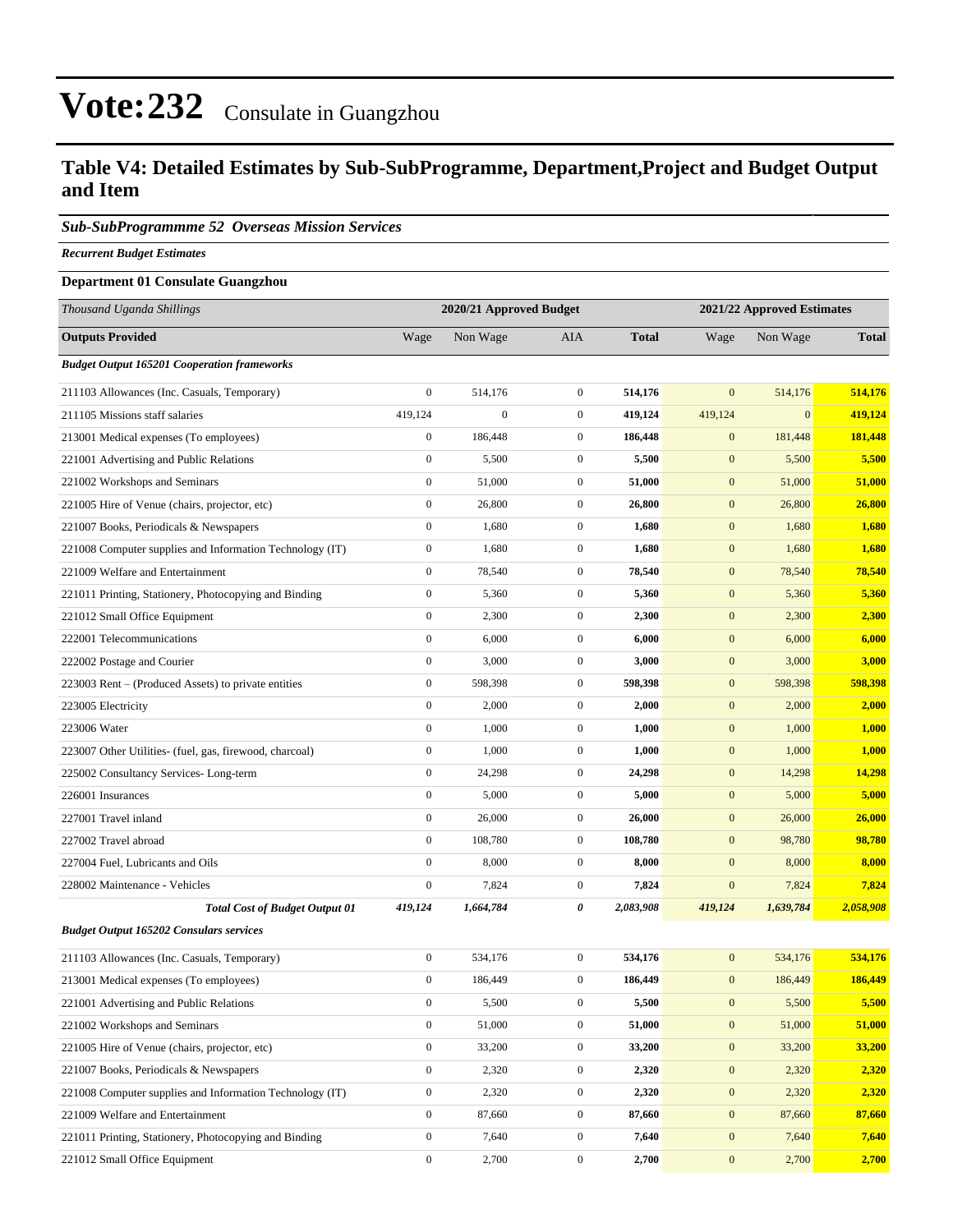| 312101 Non-Residential Buildings                                            | $\boldsymbol{0}$                                   | $\boldsymbol{0}$                                                               | $\boldsymbol{0}$ | $\boldsymbol{0}$      | 3,000,000             | $\vert 0 \vert$ | 3,000,000      |  |  |
|-----------------------------------------------------------------------------|----------------------------------------------------|--------------------------------------------------------------------------------|------------------|-----------------------|-----------------------|-----------------|----------------|--|--|
| Budget Output 165272 Government Buildings and Administrative Infrastructure |                                                    |                                                                                |                  |                       |                       |                 |                |  |  |
| <b>Capital Purchases</b>                                                    |                                                    | GoU Dev't External Fin<br>GoU Dev't External Fin<br><b>AIA</b><br><b>Total</b> |                  |                       | <b>Total</b>          |                 |                |  |  |
| Thousand Uganda Shillings                                                   | 2020/21 Approved Budget<br>2021/22 Draft Estimates |                                                                                |                  |                       |                       |                 |                |  |  |
| Project 1710 Retooling of Uganda Mission in Guangzhou                       |                                                    |                                                                                |                  |                       |                       |                 |                |  |  |
| <b>Development Budget Estimates</b>                                         |                                                    |                                                                                |                  |                       |                       |                 |                |  |  |
| <b>Total Excluding Arrears</b>                                              | 419,124                                            | 4,125,594                                                                      | $\boldsymbol{0}$ | 4,544,718             | 419,124               | 4,125,594       | 4,544,718      |  |  |
| <b>Total Cost for Department 01</b>                                         | 419,124                                            | 4,125,594                                                                      | $\bf{0}$         | 4,544,718             | 419,124               | 4,125,594       | 4,544,718      |  |  |
| <b>Total Cost Of Outputs Provided</b>                                       | 419,124                                            | 4,125,594                                                                      | $\bf{0}$         | 4,544,718             | 419,124               | 4,125,594       | 4,544,718      |  |  |
| <b>Total Cost of Budget Output 05</b>                                       | 0                                                  | 0                                                                              | 0                | $\boldsymbol{\theta}$ | $\boldsymbol{\theta}$ | 5,000           | 5,000          |  |  |
| 221002 Workshops and Seminars                                               | $\boldsymbol{0}$                                   | $\mathbf{0}$                                                                   | $\mathbf{0}$     | $\bf{0}$              | $\mathbf{0}$          | 5,000           | 5,000          |  |  |
| <b>Budget Output 165205 HIV/AIDS Mainstreaming</b>                          |                                                    |                                                                                |                  |                       |                       |                 |                |  |  |
| <b>Total Cost of Budget Output 04</b>                                       | 0                                                  | 400,000                                                                        | 0                | 400,000               | $\boldsymbol{\theta}$ | 400,000         | 400,000        |  |  |
| 227002 Travel abroad                                                        | $\boldsymbol{0}$                                   | 80,000                                                                         | $\mathbf{0}$     | 80,000                | $\mathbf{0}$          | 80,000          | 80,000         |  |  |
| 227001 Travel inland                                                        | $\boldsymbol{0}$                                   | 100,000                                                                        | $\mathbf{0}$     | 100,000               | $\mathbf{0}$          | 100,000         | <b>100,000</b> |  |  |
| 222001 Telecommunications                                                   | $\boldsymbol{0}$                                   | 10,000                                                                         | $\mathbf{0}$     | 10,000                | $\boldsymbol{0}$      | 10,000          | 10,000         |  |  |
| 221011 Printing, Stationery, Photocopying and Binding                       | $\boldsymbol{0}$                                   | 10,000                                                                         | $\boldsymbol{0}$ | 10,000                | $\boldsymbol{0}$      | 10,000          | 10,000         |  |  |
| 221009 Welfare and Entertainment                                            | $\mathbf{0}$                                       | 40,000                                                                         | $\mathbf{0}$     | 40,000                | $\mathbf{0}$          | 40,000          | 40,000         |  |  |
| 221002 Workshops and Seminars                                               | $\mathbf{0}$                                       | 80,000                                                                         | $\mathbf{0}$     | 80,000                | $\mathbf{0}$          | 80,000          | 80,000         |  |  |
| 211103 Allowances (Inc. Casuals, Temporary)                                 | $\boldsymbol{0}$                                   | 80,000                                                                         | $\mathbf{0}$     | 80,000                | $\overline{0}$        | 80,000          | 80,000         |  |  |
| Budget Output 165204 Promotion of trade, tourism, education, and investment |                                                    |                                                                                |                  |                       |                       |                 |                |  |  |
| <b>Total Cost of Budget Output 02</b>                                       | 0                                                  | 2,060,810                                                                      | 0                | 2,060,810             | $\boldsymbol{\theta}$ | 2,080,810       | 2,080,810      |  |  |
| 228004 Maintenance - Other                                                  | $\boldsymbol{0}$                                   | 4,000                                                                          | $\mathbf{0}$     | 4,000                 | $\mathbf{0}$          | 4,000           | 4,000          |  |  |
| 228002 Maintenance - Vehicles                                               | $\boldsymbol{0}$                                   | 17,014                                                                         | $\mathbf{0}$     | 17,014                | $\boldsymbol{0}$      | 17,014          | 17,014         |  |  |
| 227004 Fuel, Lubricants and Oils                                            | $\boldsymbol{0}$                                   | 15,884                                                                         | $\mathbf{0}$     | 15,884                | $\boldsymbol{0}$      | 15,884          | 15,884         |  |  |
| 227003 Carriage, Haulage, Freight and transport hire                        | $\boldsymbol{0}$                                   | 49,000                                                                         | $\mathbf{0}$     | 49,000                | $\boldsymbol{0}$      | 98,000          | 98,000         |  |  |
| 227002 Travel abroad                                                        | $\boldsymbol{0}$                                   | 196,548                                                                        | $\mathbf{0}$     | 196,548               | $\mathbf{0}$          | 167,548         | 167,548        |  |  |
| 227001 Travel inland                                                        | $\boldsymbol{0}$                                   | 154,000                                                                        | $\mathbf{0}$     | 154,000               | $\mathbf{0}$          | 154,000         | 154,000        |  |  |
| 226001 Insurances                                                           | $\boldsymbol{0}$                                   | 9,000                                                                          | $\mathbf{0}$     | 9,000                 | $\boldsymbol{0}$      | 9,000           | 9,000          |  |  |
| 223007 Other Utilities- (fuel, gas, firewood, charcoal)                     | $\boldsymbol{0}$                                   | 4,000                                                                          | $\mathbf{0}$     | 4,000                 | $\boldsymbol{0}$      | 4,000           | 4,000          |  |  |
| 223006 Water                                                                | $\mathbf{0}$                                       | 4,000                                                                          | $\mathbf{0}$     | 4,000                 | $\boldsymbol{0}$      | 4,000           | 4,000          |  |  |
| 223005 Electricity                                                          | $\boldsymbol{0}$                                   | 5,000                                                                          | $\mathbf{0}$     | 5,000                 | $\mathbf{0}$          | 5,000           | 5,000          |  |  |
| 223003 Rent – (Produced Assets) to private entities                         | $\boldsymbol{0}$                                   | 598,399                                                                        | $\mathbf{0}$     | 598.399               | $\boldsymbol{0}$      | 598,399         | 598,399        |  |  |
| 223001 Property Expenses                                                    | $\boldsymbol{0}$                                   | 4,000                                                                          | $\mathbf{0}$     | 4,000                 | $\boldsymbol{0}$      | 4,000           | 4,000          |  |  |
| 222002 Postage and Courier                                                  | $\boldsymbol{0}$                                   | 5,000                                                                          | $\mathbf{0}$     | 5,000                 | $\boldsymbol{0}$      | 5,000           | 5,000          |  |  |
| 222001 Telecommunications                                                   | $\boldsymbol{0}$                                   | 80,000                                                                         | $\mathbf{0}$     | 80,000                | $\boldsymbol{0}$      | 80,000          | 80,000         |  |  |
| 221017 Subscriptions                                                        | $\boldsymbol{0}$                                   | 2,000                                                                          | $\mathbf{0}$     | 2,000                 | $\mathbf{0}$          | 2,000           | 2,000          |  |  |

*Total Cost Of Budget Output 165272 0 0 0 0 3,000,000 0 3,000,000*